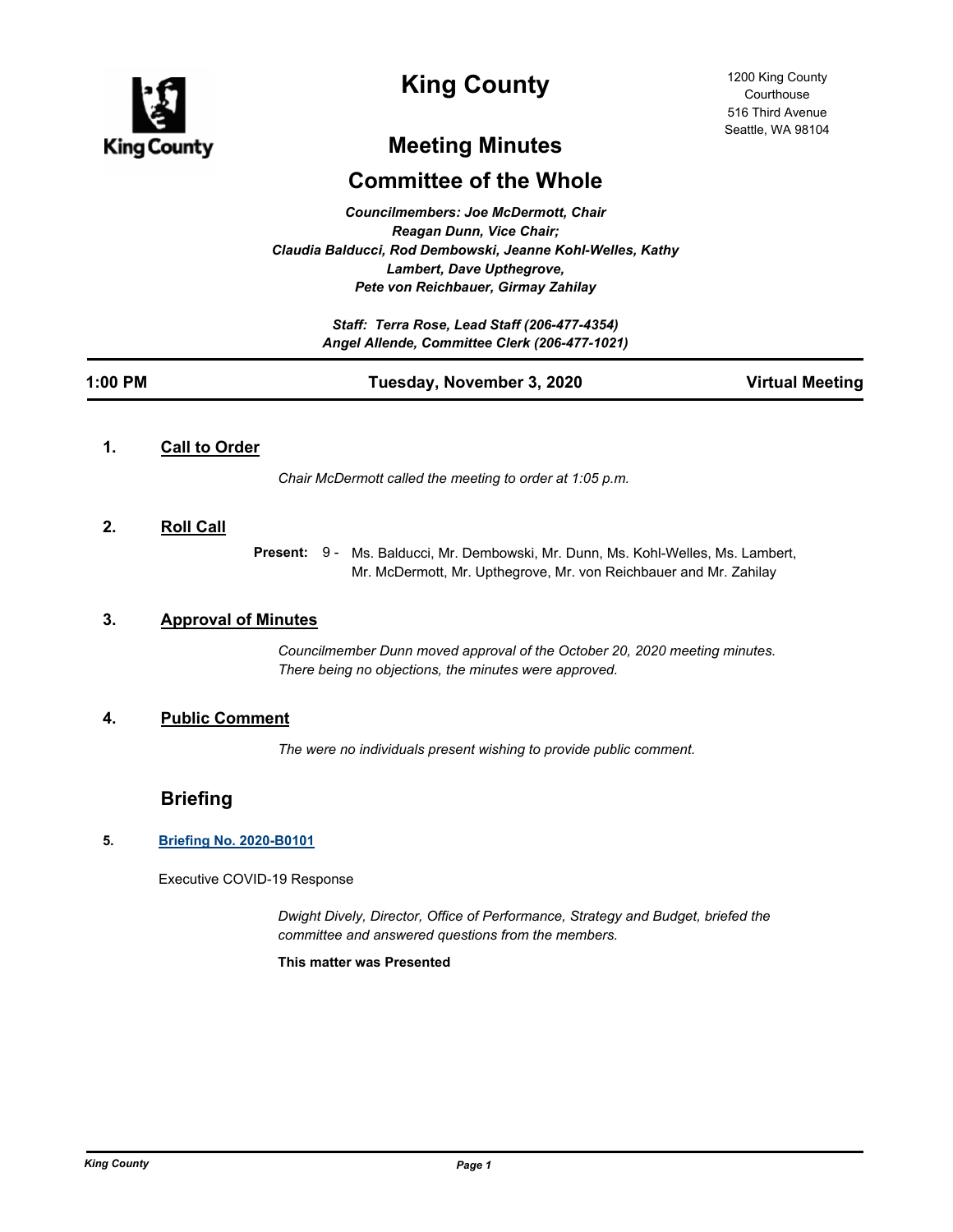## **Consent**

#### **6. [Proposed Ordinance No. 2020-0362](http://kingcounty.legistar.com/gateway.aspx?m=l&id=/matter.aspx?key=21606)**

AN ORDINANCE relating to the annexation of approximately 6.47 acres of land into the Covington Water District, known as the Jackson Dean Annexation, for the purpose of water service.

*This matter was expedited to the November 10, 2020, Council agenda.*

### **A motion was made by Councilmember Dunn that this Ordinance be Recommended Do Pass Consent. The motion carried by the following vote:**

#### **7. [Proposed Ordinance No. 2020-0395](http://kingcounty.legistar.com/gateway.aspx?m=l&id=/matter.aspx?key=21658)**

AN ORDINANCE renewing for six months an existing moratorium prohibiting the acceptance of applications for or establishment of new or expansion of existing wineries, breweries, distilleries and remote tasting rooms, as primary uses or as home occupations or home industries; and prohibiting temporary use permits for wineries, breweries, distilleries and remote tasting room uses under the King County Code.

#### **A motion was made by Councilmember Dunn that this Ordinance be Recommended Do Pass Consent. The motion carried by the following vote:**

Yes: 9 - Ms. Balducci, Mr. Dembowski, Mr. Dunn, Ms. Kohl-Welles, Ms. Lambert, Mr. McDermott, Mr. Upthegrove, Mr. von Reichbauer and Mr. Zahilay

### **8. [Proposed Ordinance No. 2020-0304](http://kingcounty.legistar.com/gateway.aspx?m=l&id=/matter.aspx?key=21514)**

AN ORDINANCE authorizing the executive to execute an amendment to an agreement approved under Ordinance 18959 with the Washington state Department of Ecology for loan financing for a wastewater capital project.

*This matter was expedited to the November 10, 2020, Council agenda.*

**A motion was made by Councilmember Dunn that this Ordinance be Recommended Do Pass Consent. The motion carried by the following vote:**

**Yes:** Ms. Balducci, Mr. Dembowski, Mr. Dunn, Ms. Kohl-Welles, Ms. Lambert, Mr. McDermott, Mr. Upthegrove, Mr. von Reichbauer and Mr. Zahilay Yes:  $9 -$ 

**Yes:** Ms. Balducci, Mr. Dembowski, Mr. Dunn, Ms. Kohl-Welles, Ms. Lambert, Mr. McDermott, Mr. Upthegrove, Mr. von Reichbauer and Mr. Zahilay  $Yes: 9 -$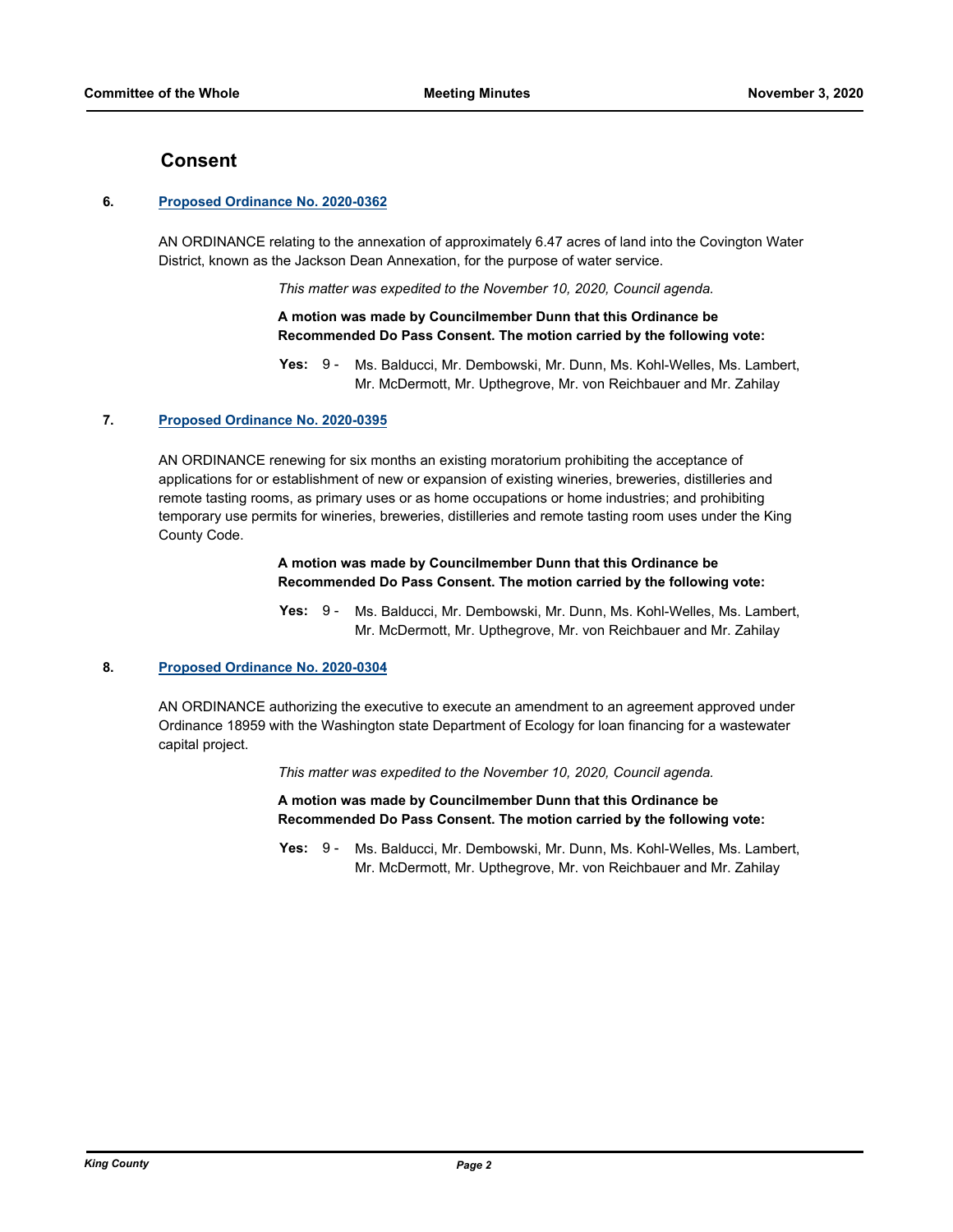# **Discussion and Possible Action**

#### **9. [Proposed Ordinance No. 2020-0383](http://kingcounty.legistar.com/gateway.aspx?m=l&id=/matter.aspx?key=21641)**

AN ORDINANCE related to COVID-19; making a supplemental appropriation of \$19,637,000 to several general fund agencies; making a supplemental appropriation of \$21,215,000 to several non-general fund agencies; making a supplemental appropriation of \$5,840,000 to a capital improvement fund; amending the 2019-2020 Biennial Budget Ordinance, Ordinance 18835, Sections 18, 19, 19, 20, 24, 31, 32, 33, 40, 62, 65, 65, 84, 84, 85, 85, 95, 97, 101, 101, 102, 112, 118 and 126, as amended, and Attachment A, as amended; and declaring an emergency.

> *Andrew Kim, Council staff, briefed the committee and answered questions from the members.*

*This matter was expedited to the November 10, 2020, Council agenda.*

**A motion was made by Councilmember Dembowski that this Ordinance be Passed Out of Committee Without a Recommendation. The motion carried by the following vote:**

Yes: 9 - Ms. Balducci, Mr. Dembowski, Mr. Dunn, Ms. Kohl-Welles, Ms. Lambert, Mr. McDermott, Mr. Upthegrove, Mr. von Reichbauer and Mr. Zahilay

# **Briefing**

### **10. [Briefing No. 2020-B0102](http://kingcounty.legistar.com/gateway.aspx?m=l&id=/matter.aspx?key=21666)**

Legislative Agenda

*Mac Nicholson, Director of Government Relations, King County Council; and April Putney, Director of Government Relations, King County Executive's Office; briefed the committee and answered questions from the members.*

#### **This matter was Presented**

#### **11. [Briefing No. 2020-B0103](http://kingcounty.legistar.com/gateway.aspx?m=l&id=/matter.aspx?key=21667)**

Best Starts for Kids Assessment

*Sheila Capestany, Director, Children, Youth and Young Adult Division of DCHS, briefed the committee and answered questions from the members.*

**This matter was Presented**